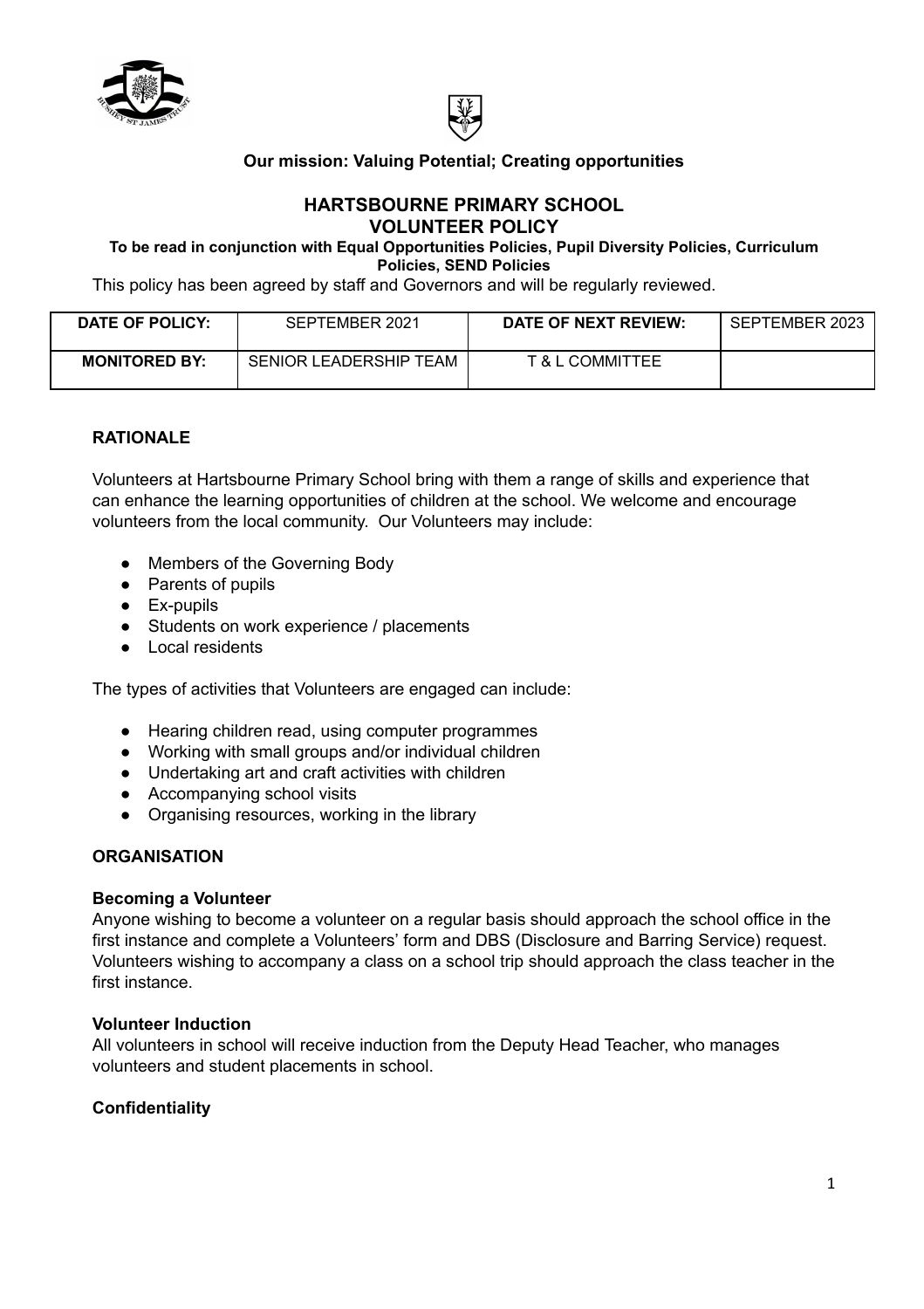

Volunteers in school are bound by a code of confidentiality. Any concerns that volunteers have about the children they work with should be shared with the class teacher in the first instance and the Head or Deputy Head if the concern continues.

Volunteers are not permitted to approach parents and discuss concerns or activities with them. Comments regarding children's behaviour or learning can be highly sensitive, and if taken out of context, can cause distress to the parents of a child if they hear about such issues through a third party rather than directly from the school.

Volunteers who are concerned about anything another adult in the school does or says should raise the matter with the Head Teacher, The Deputy Head Teacher or Senco. Procedures for raising concerns about the Head, Deputy or SENCo are displayed in every classroom.

### **Supervision**

All volunteers work under the supervision of the Class Teacher of the class to which they are assigned. Teachers always retain responsibility for children including the children's behaviour and the activity they are undertaking.

Volunteers should have clear guidance from the teacher as to how an activity is carried out/what the expected outcome of an activity is. Volunteers are encouraged to seek further advice/guidance from the teacher in the event of any query/problem regarding children's understanding of a task or behaviour.

### **Health & Safety**

The school has a Health and Safety Policy and this is made available on request to Volunteers working in the school. Induction will ensure that volunteers are clear about emergency procedures (e.g. fire alarm evacuation) and about any safety aspects associated with a particular task (e.g. using DT equipment/companying children on visits). Volunteers need to exercise due care and attention and report any obvious hazards or concerns to the class Teacher/Head Teacher.

### **Child Protection**

The welfare of our children is paramount. To ensure the safety of our children, we adopt the following procedures:

- All Volunteers are given a copy of the Volunteer Policy.
- All regular volunteers must have a current DBS that the school has requested.
- All Volunteers will apply to the school and the school will carry out the appropriate safeguarding checks
- Where a volunteer is engaged in a 'one-off' activity e.g. helping supervise a group of children as part of a class visit, no formal checks are carried out. The Volunteers will work under the supervision of the class teacher and will not be left alone with the children.

### **Complaints Procedure**

Any complaints made about a volunteer will be referred to the Head Teacher for investigation. The Head Teacher reserves the right to take the following action:

- To speak with a volunteer about a breach of the Volunteer Code and seek reassurance that this will not happen again.
- Offer an alternative placement for a volunteer, e.g. helping with another activity or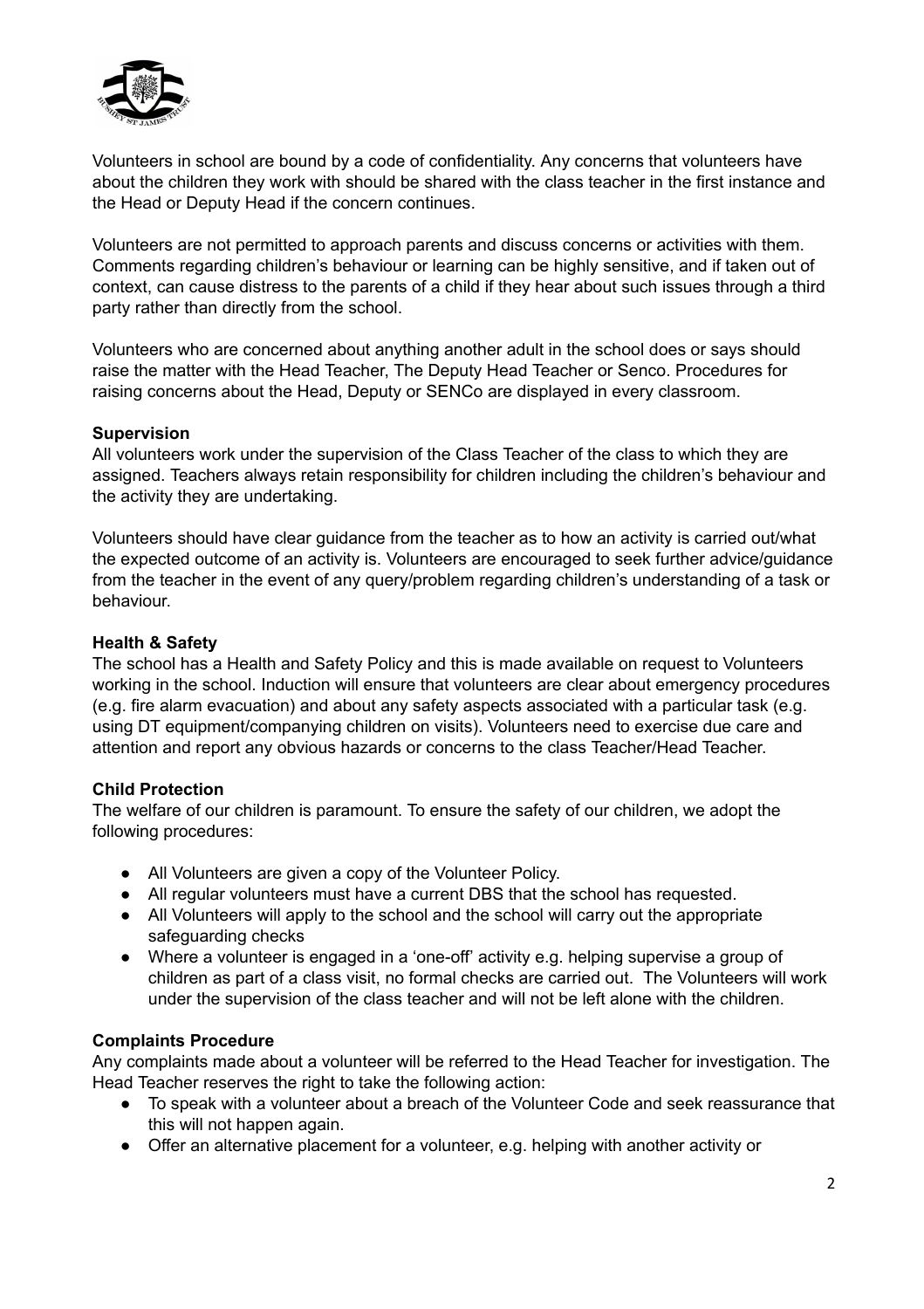

- in another class.
- Inform the volunteer that the school no longer wishes to offer the opportunity to volunteer.



### **HARTSBOURNE PRIMARY SCHOOL CODE OF CONDUCT FOR ALL VOLUNTEERS**

All Volunteers will be asked to read and sign to say that they understand and will abide by the Code of Conduct for Volunteers.

This Code of Conduct reflects relevant legislation, expectations and principles for employees, and reflects the requirement that only the highest standards of probity and integrity are expected. The code sets out the minimum standards that should apply and is not exhaustive. Inevitably, some issues affect some staff groups more than others and a 'common sense approach' should be employed to the application of the Code of Conduct to different staff groups. However, all employees are covered by this code, and as such non-compliance or claimed ignorance of the code could result in disciplinary action being considered.

### **General Requirements**

Volunteers should ensure they demonstrate appropriate attitudes consistent with these statements:

- Attend punctually and dress appropriately for an educational setting.
- Be honest and trustworthy and represent the school positively.
- Follow Health and Safety procedures and take care of yourself and others at the school.
- Display commitment to the aims, vision and mission statements of the school.
- Follow reasonable management instructions ensuring that you do not knowingly undermine the leadership, management or smooth running of the school.
- Accept and adhere to school policies and procedures.
- Take care of school property, making careful and best use of all resources provided.
- Always maintain appropriate levels of confidentiality.
- Do not discuss children with parents/carers unless you have been given permission
- Show respect for all and respect the rights of individuals to hold religious or political beliefs, or sexual orientation, different to your own.

### **With Children**

Please remember that the emotional, physical, intellectual and moral welfare of the children is the prime purpose and first concern of our school; therefore we try to:

- Behave with compassion and impartiality;
- Be sensitive in expressing criticism of children and avoid hurtful comments of a
- personal nature
- Do nothing to abuse, exploit or undermine the staff/pupil relationship, which is based
- on trust.
- Respect the confidentiality of information relating to children unless its disclosure is either required by law or is in the best interests of a particular child.
- Ensure that reports (verbal or otherwise) are based on factual and objective information.

●